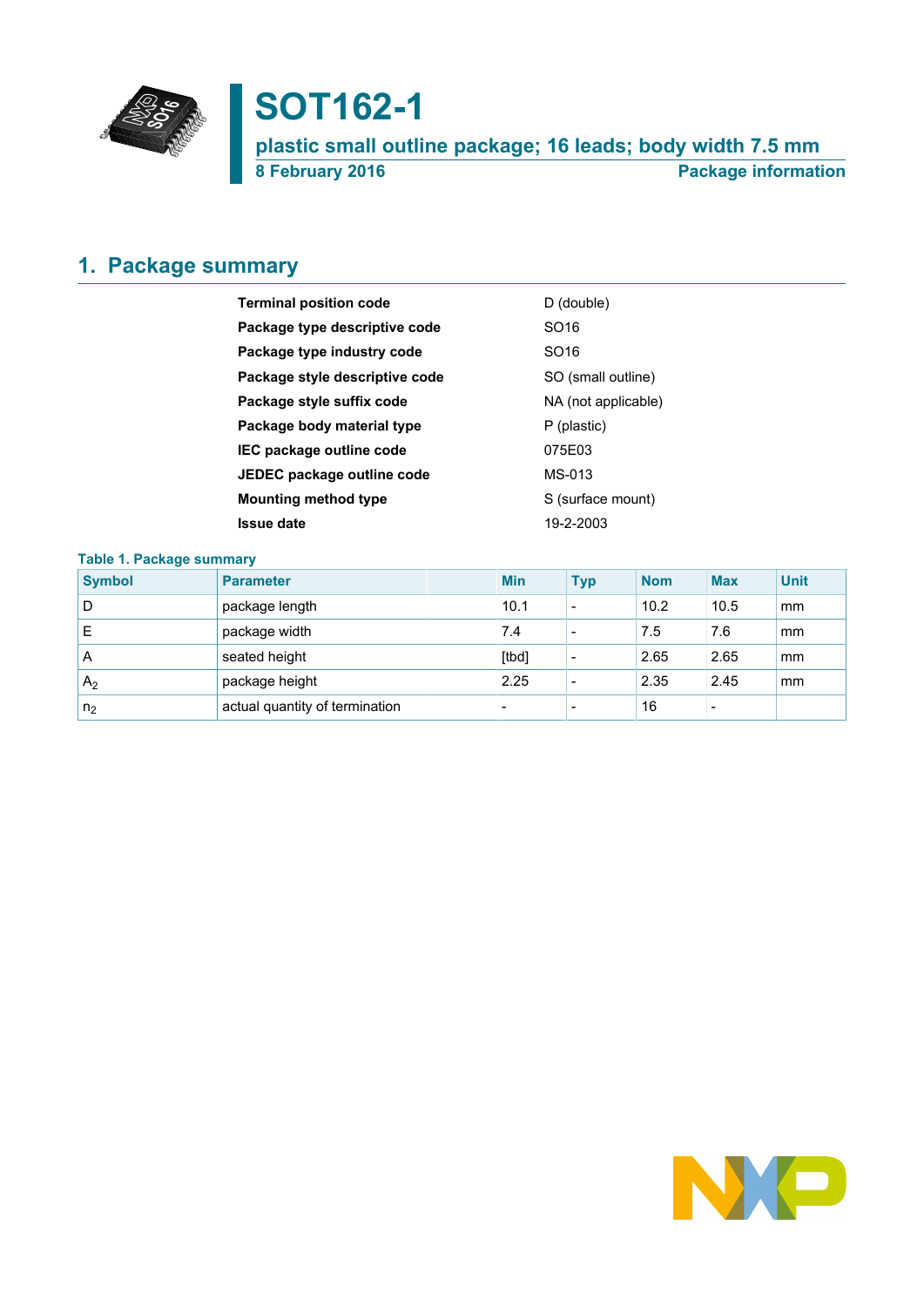# <span id="page-1-0"></span>**2. Package outline**



### **Fig. 1. Package outline SO16 (SOT162-1)**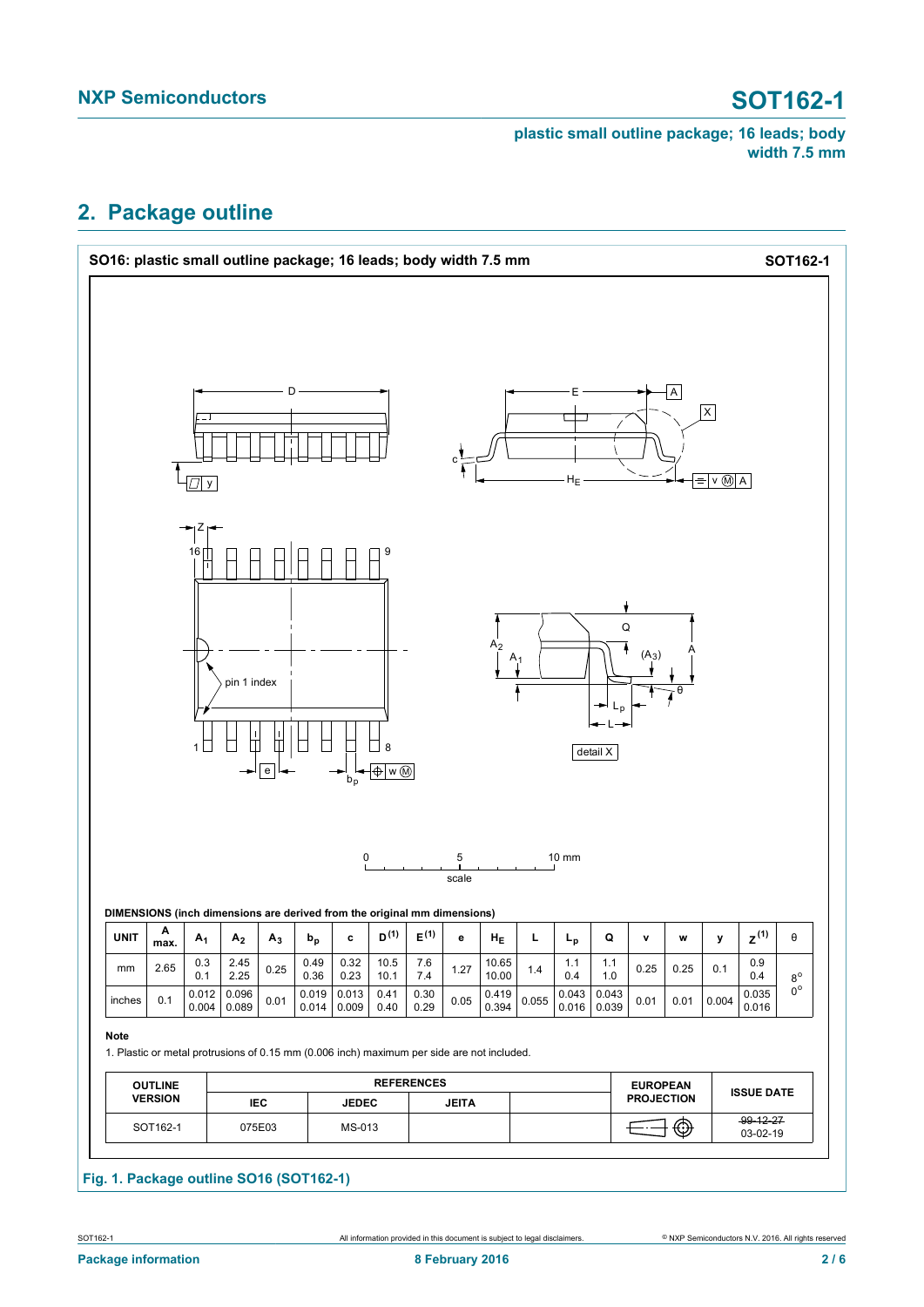# <span id="page-2-0"></span>**3. Soldering**

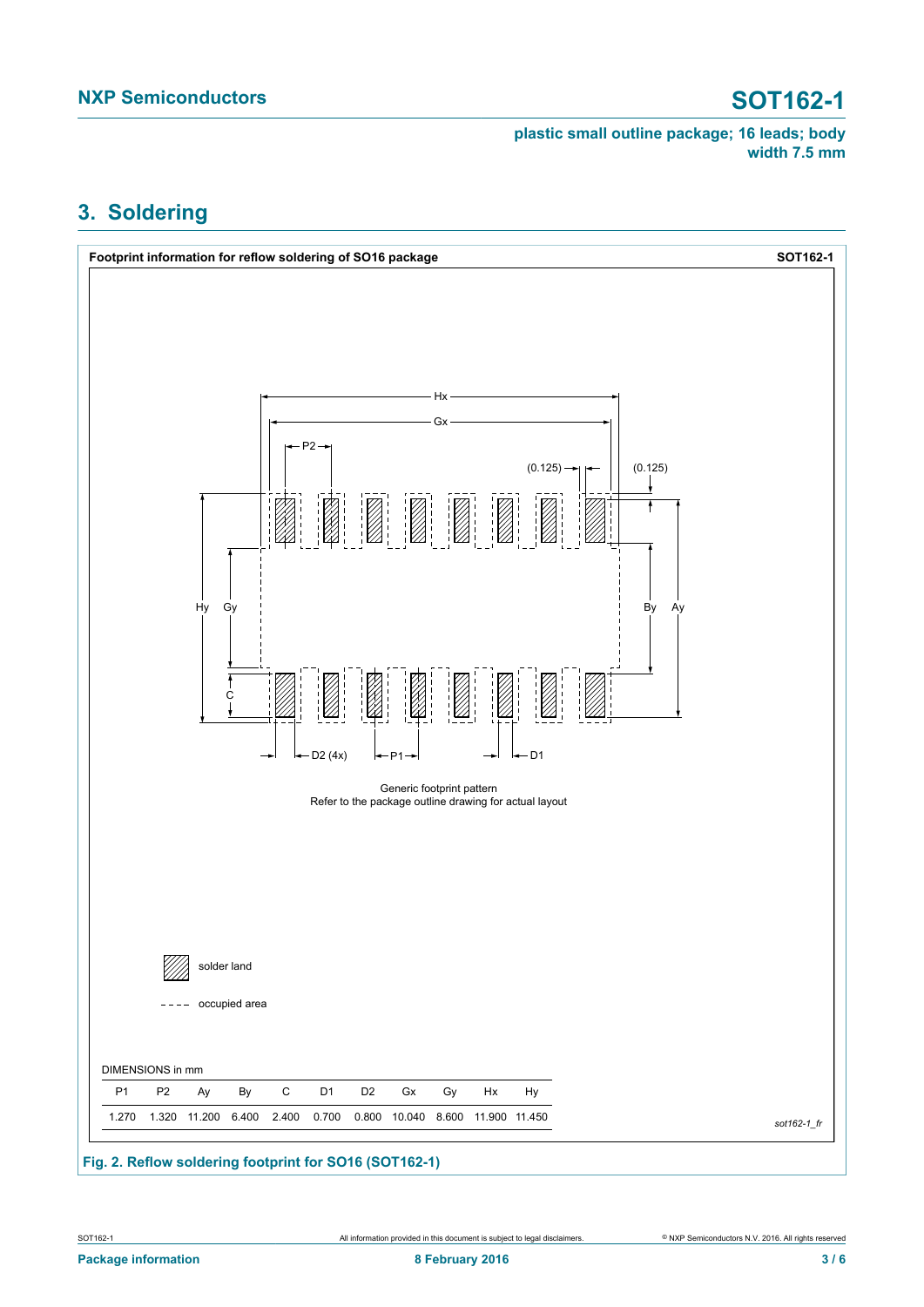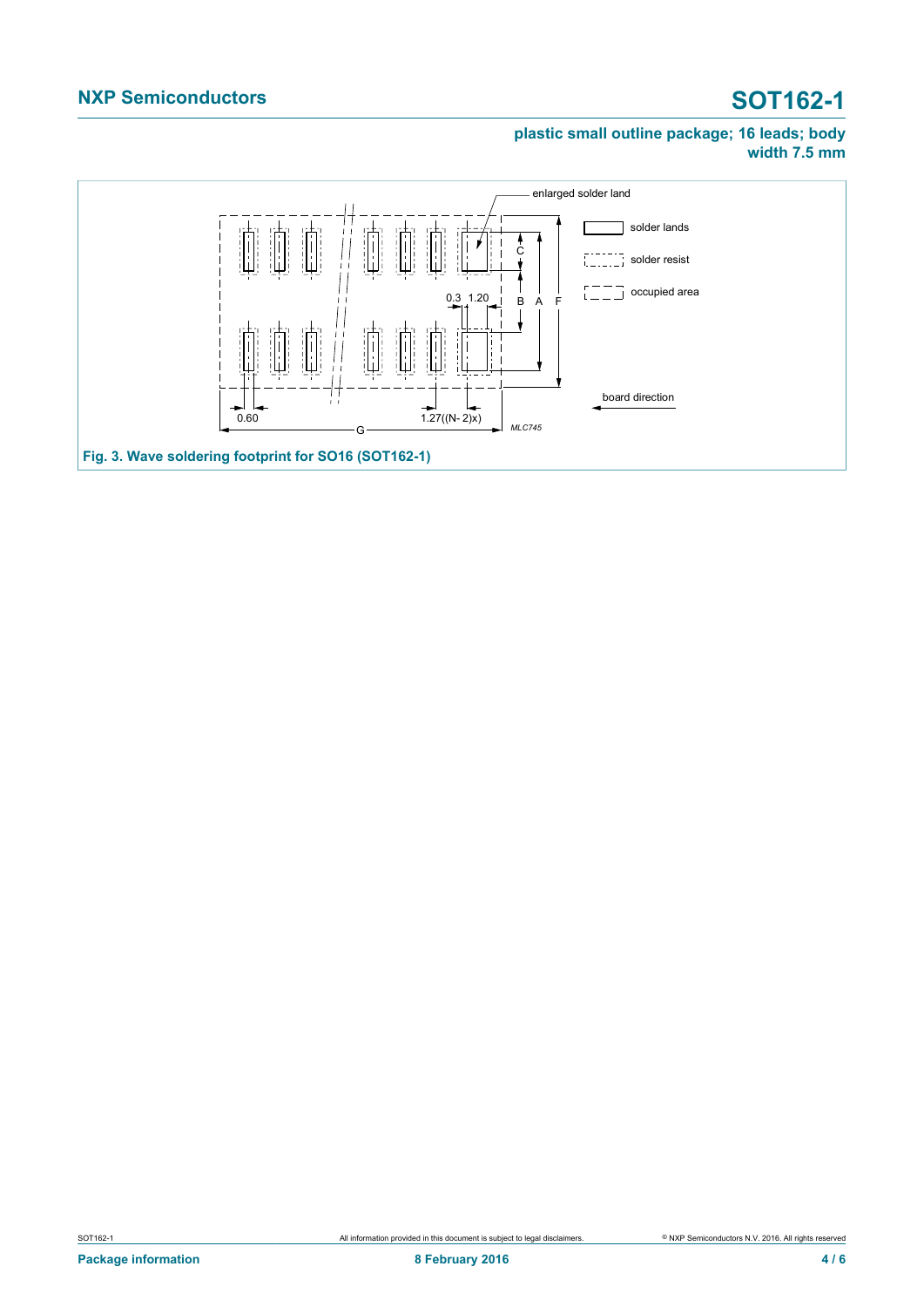## <span id="page-4-0"></span>**4. Legal information**

### **Disclaimers**

**Limited warranty and liability** — Information in this document is believed to be accurate and reliable. However, NXP Semiconductors does not give any representations or warranties, expressed or implied, as to the accuracy or completeness of such information and shall have no liability for the consequences of use of such information. NXP Semiconductors takes no responsibility for the content in this document if provided by an information source outside of NXP Semiconductors.

In no event shall NXP Semiconductors be liable for any indirect, incidental, punitive, special or consequential damages (including - without limitation lost profits, lost savings, business interruption, costs related to the removal or replacement of any products or rework charges) whether or not such damages are based on tort (including negligence), warranty, breach of contract or any other legal theory.

Notwithstanding any damages that customer might incur for any reason whatsoever, NXP Semiconductors' aggregate and cumulative liability towards customer for the products described herein shall be limited in accordance with the *Terms and conditions of commercial sale* of NXP Semiconductors.

**Right to make changes** — NXP Semiconductors reserves the right to make changes to information published in this document, including without limitation specifications and product descriptions, at any time and without notice. This document supersedes and replaces all information supplied prior to the publication hereof.